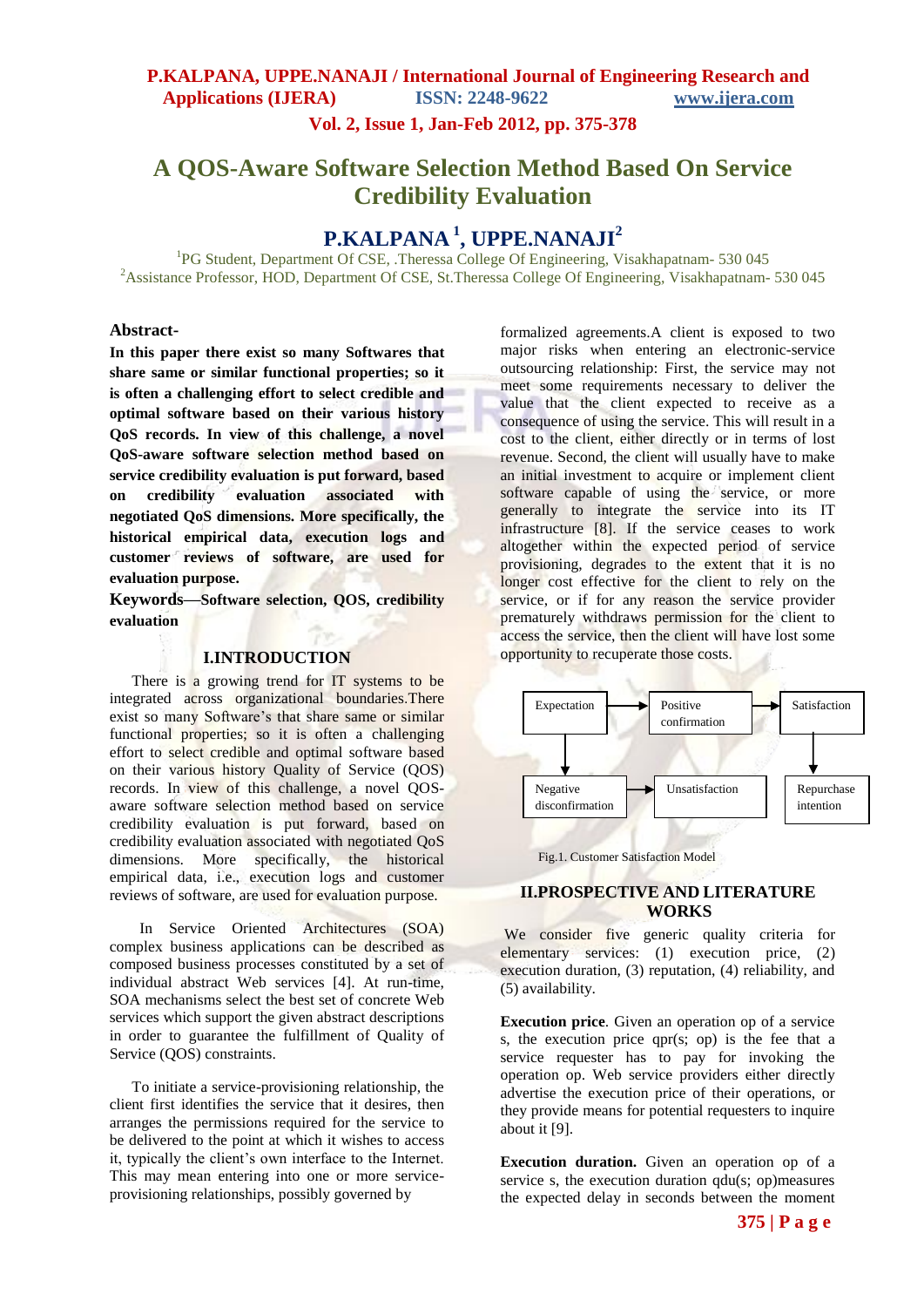**Vol. 2, Issue 1, Jan-Feb 2012, pp. 375-378**

when a request is sent and the moment when the results are received. The execution duration is computed using the expression  $qdu(s; op) = T$ process(s; op) + Ttrans(s; op), meaning that the execution duration is the sum of the processing time T process(s; op) and the transmission time T trans(s; op). Services advertise their processing time or provide methods to inquire about it [1] [9]. The transmission time is estimated based on past executions of the service operations, i.e., T trans(s;  $op)$  = Pni=1 Ti(s;op)n, where Ti(s; op) is a past observation of the transmission time, and n is the number of execution times observed in the past.

**Reliability**. The reliability grel(s) of a service s is the probability that a request is correctly responded within the maximum expected time frame indicated in the Web service description. Reliability is a measure related to hardware and/or software configuration of Web services and the network connections between the service requesters and providers. The value of the reliability is computed from data of past invocations using the expression  $\text{grel}(s) = \text{Nc}(s) = K$ , where  $\text{Nc}(s)$  is the number of times that the service s has been successfully delivered within the maximum expected time frame, and K is the total number of invocation.

Availability. The availability qav(s) of a service s is the probability that the service is accessible. The value of the availability of a service s is computed using the following expression  $qav(s) = Ta(s) =$ , where Ta is the total amount of time (in seconds) in which service s is available during the last seconds ( is a constant set by an administrator of the service community). The value of may vary depending on a particular application. For example, in applications where services are more frequently accessed (e.g., stock exchange), a small value of gives a more accurate approximation for the availability of services. If the service is less frequently accessed(e.g., online bookstore), using a larger value is more appropriate. Here, we assume that Web services send notifications to the system about their running states (i.e., available, unavailable).

**Reputation**. The reputation grep(s) of a service s is a measure of its trustworthiness. It mainly depends on end user's experiences of using the service s. Different end users may have different opinions on the same service. The value of the reputation is defined as the average ranking given to the service by end users, i.e.,  $qrep = Pni=1$  Rin, where Ri is the end user's ranking on a service's reputation, n is the number of times the service has been graded. Usually, end users are given a range to rank Web services.

### **III.METHADOLOGY FOR A MARKET SCIENCE**

In this section, we show how network performance, customer satisfaction and service profitability are related in market science research, and present our modeling methodology. A key driver of our approach is the well-established expectancy disconfirmation theory, which relates expectation, perceived quality and disconfirmation to customer satisfaction [1][6]. The perceived quality refers to the service utility a customer obtains from service usage, while expectation represents the expected utility a customer formulates before using the service .Disconfirmation is then the discrepancy between the expectation and the perceived quality. This theory in a customer satisfaction framework (Fig. 1).

They consider disconfirmation to have a positive and a negative component that are influenced by expectation and perceived quality. The customer satisfaction is then a function of perceived service quality and both components of disconfirmation [1]. The perceived quality is affected by expectation based on the observation: when the difference between expectation and perceived quality is small. customer tends to equate perception to expectation. Furthermore, the level of disconfirmation is positively related to ease of evaluating quality. For network services, the ease of evaluating quality is high as service quality can be readily measured based on the network performance and the application requirements. Hence there is very little ambiguity in customer's perception of quality, and we simplify away this factor in our customer satisfaction relationships. Furthermore, their claim that expectation influences perception is controversial as a number of important findings, supports the theory that perceived quality influences expectation via a dynamic update process.

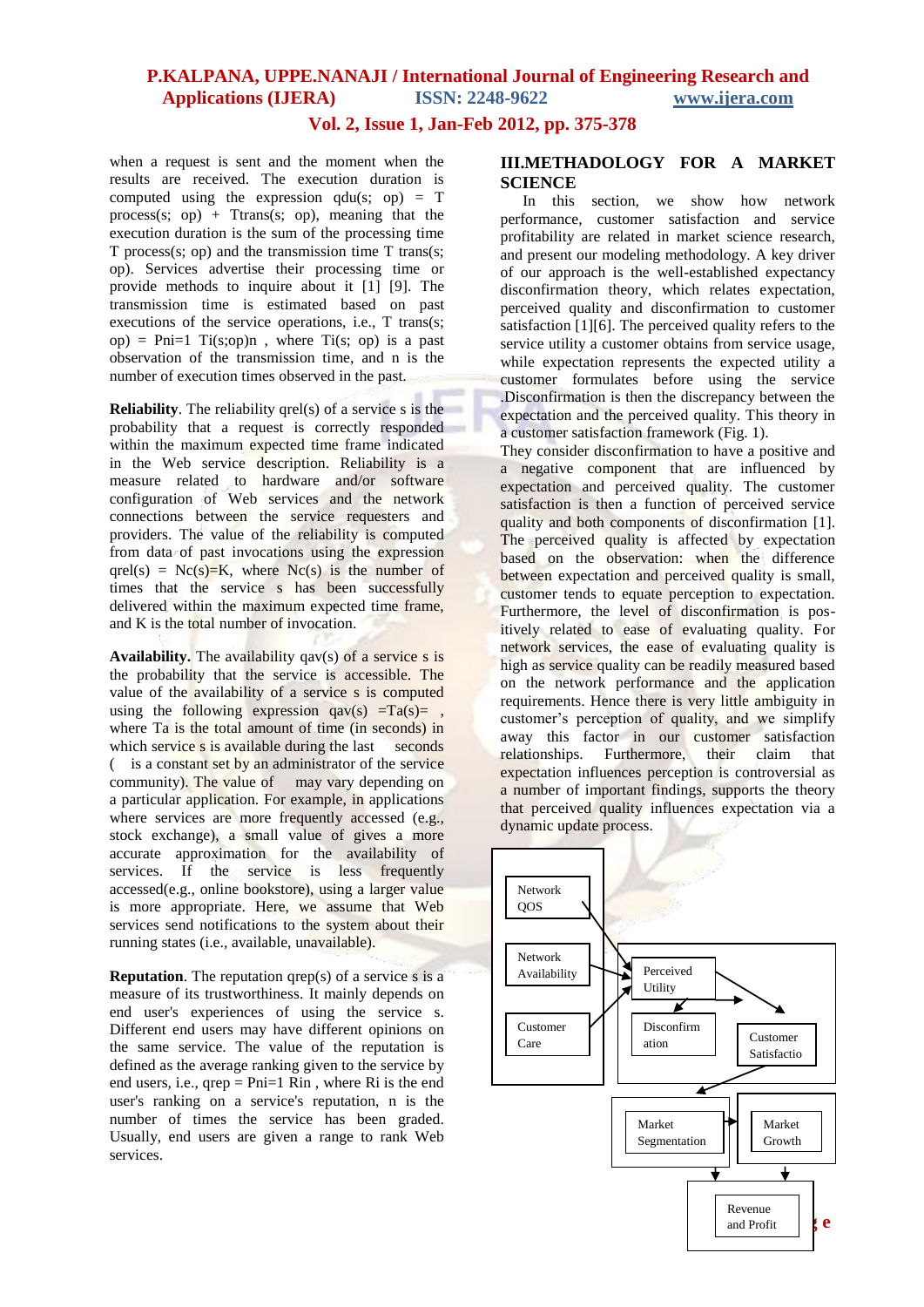### **Vol. 2, Issue 1, Jan-Feb 2012, pp. 375-378**

Fig.2. Profitability of Modelling Service

#### **V.SIMULATION SETUP AND RESULTS**

The QoS dimensions could be classified into the following two categories, i.e., negotiable dimensions and nonnegotiable dimensions.

--**Negotiable dimensions**. The value of a negotiable dimension may vary at runtime according to the service requestor's requirements.

--**Nonnegotiable dimensions**. The value of a nonnegotiable dimension of a service is determined by its historical execution records and cannot be modified by the provider.

 For instance, price is a negotiable dimension, as a user may accept a higher price for higher quality of service, e.g., less execution time or higher availability. On the contrary, the successful execution rate and reputation of the service are nonnegotiable, as their values can not be determined by the service provider. Besides, from the perspective of a user, QoS dimensions can be classified into positive dimensions and negative dimensions. For positive dimensions, the higher the value is, the higher the quality is; while for negative dimensions, the higher the value is, the lower the quality is. TABLE III gives a simple description of five frequently-used standard QoS dimensions, as well as their categories and properties.

**The credibility of nonnegotiable QoS dimensions**  The credibility of nonnegotiable QoS dimensions is computed by (1) and the result is illustrated in TABLEI.Forexample,Cq2(S1)=(0.90+0.95+0.80+0.7 5+0.90+0.60+ 0.95+0.95+0.95)/8=0.85. As the constraint on successful rate in request RQ is [0.8,1]

### and  $0.75 \notin [0.8, 1]$ , so service S3 is Abandoned.

**The credibility of negotiable QoS dimensions** Then compute the credibility of negotiable QoS dimensions by formula (2)-(4), suppose  $\alpha=0.3$  and  $\beta$ =0.7. According to the description of PIS and NIS,  $PIS=(10,1,3)$  and  $NIS=(15,0.85,5)$ . The intermediate result and the credibility of negotiable dimensions are proposed in TABLE II Take service S1 for example, the calculation processes is deduced as follows: execution log S1-2, S1-3, S1-5 and S1-7 cover the user's QoS constraints, so Count1=4

 $C1=4/max{4,3}=1$  $AVG1(q3)=(15+12+15+12)/4=13.5$ AVG1(q4)=(0.95+0.9+0.85+0.95)/4=0.9125 AVG1(q5)= $(4.1+4.5+4.2+4.0)/4=4.2$ DIST(AVG1, NIS)=0.651 DIST(AVG1, PIS)=1.091 Q1=DIST(AVG1,NIS)/[DIST(AVG1,NIS)+DIST(A VG1,PIS)]  $= 0.651/(0.651+1.091)=0.374$ Cneg (Si)= $0.3 \times 1.0 + 0.7 \times 0.374 = 0.5618$ 







Fig 4.CREDIBILITY OF NEGOTIABLE QOS DIMENSIONS

TABLE I CREDIBILITY OF NONNEGOTIABLE QOS DIMENSION

| Service        | Successful<br>rate(Cq1) | Reputation(Cq2) |
|----------------|-------------------------|-----------------|
| S <sub>1</sub> | 0.875                   | 0.85            |
| S <sub>2</sub> | 0.875                   | 0.825           |
| S <sub>3</sub> | 0.75                    | 0.78            |

TABLE II CREDIBILITY OF NEGOTIABLE QOS DIMENSIONS

| Service        | Ci   | <b>AVGi</b> | <b>AVGi</b> | <b>AVGi</b> | Qi   | C <sub>nog</sub> |
|----------------|------|-------------|-------------|-------------|------|------------------|
|                |      |             |             |             |      |                  |
|                |      | (q3)        | (q4)        | (q5)        |      |                  |
|                |      |             |             |             |      |                  |
|                |      |             |             |             |      |                  |
| S <sub>1</sub> | 1.0  | 13.5        | 0.91        | 4.2         | 0.37 | 0.56             |
|                |      |             |             |             |      |                  |
|                |      |             |             |             |      |                  |
| S <sub>2</sub> | 0.75 | 14.3        | 0.90        | 4.5         | 0.25 | 0.39             |
|                |      |             |             |             |      |                  |
|                |      |             |             |             |      |                  |

TABLE III CATEGORIES OF TYPICAL QOS DIMENSIONS

| QoS       | Category   | Property |  |
|-----------|------------|----------|--|
| Dimension |            |          |  |
| price     | negotiable | negative |  |
|           |            |          |  |